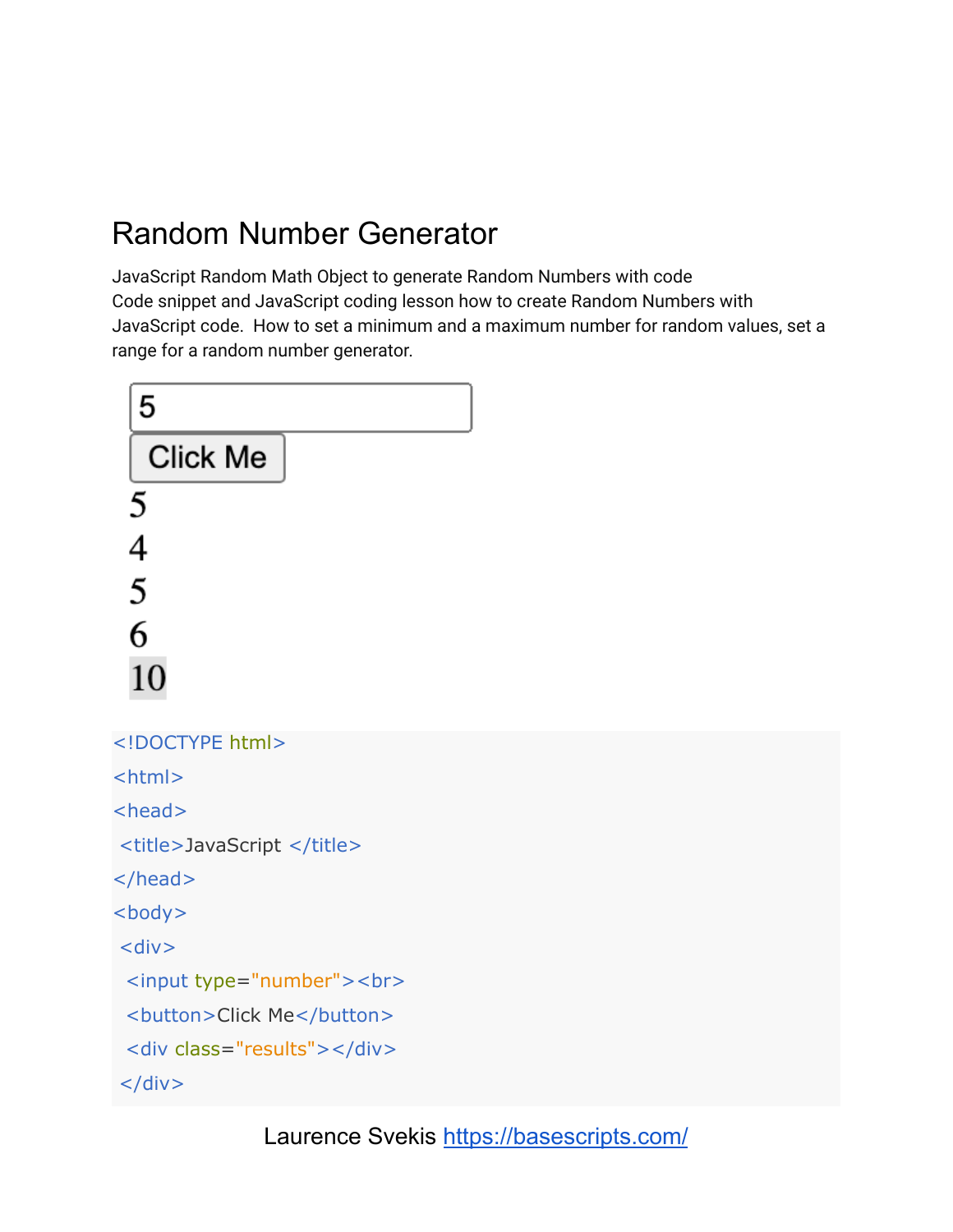```
<script src="code.js"></script>
</body>
</html>
```

```
const myInput = document.querySelector('input');
const btn = document.querySelector('button');
const output = document.querySelector('.results');
myInput.value = 5;btn.addEventListener('click',myAction);
```

```
function myAction(e){
```

```
console.log('ready');
 for(let i=0;i<myInput.value;i++){
    const div = document.createElement('div');
    const min = 1;
    const max = 10;
    div.textContent =makeRandomInt(min,max);
    //const ran = Math.random()*max;
    //div.textContent = \sqrt{s}{ran} ${Math.floor(ran) } ${Math.ceil(ran)} \cdot;
    output.append(div);
 }
}
function makeRandomInt(min,max){
 return Math.floor(Math.random()*(max-min+1)+min);
```
}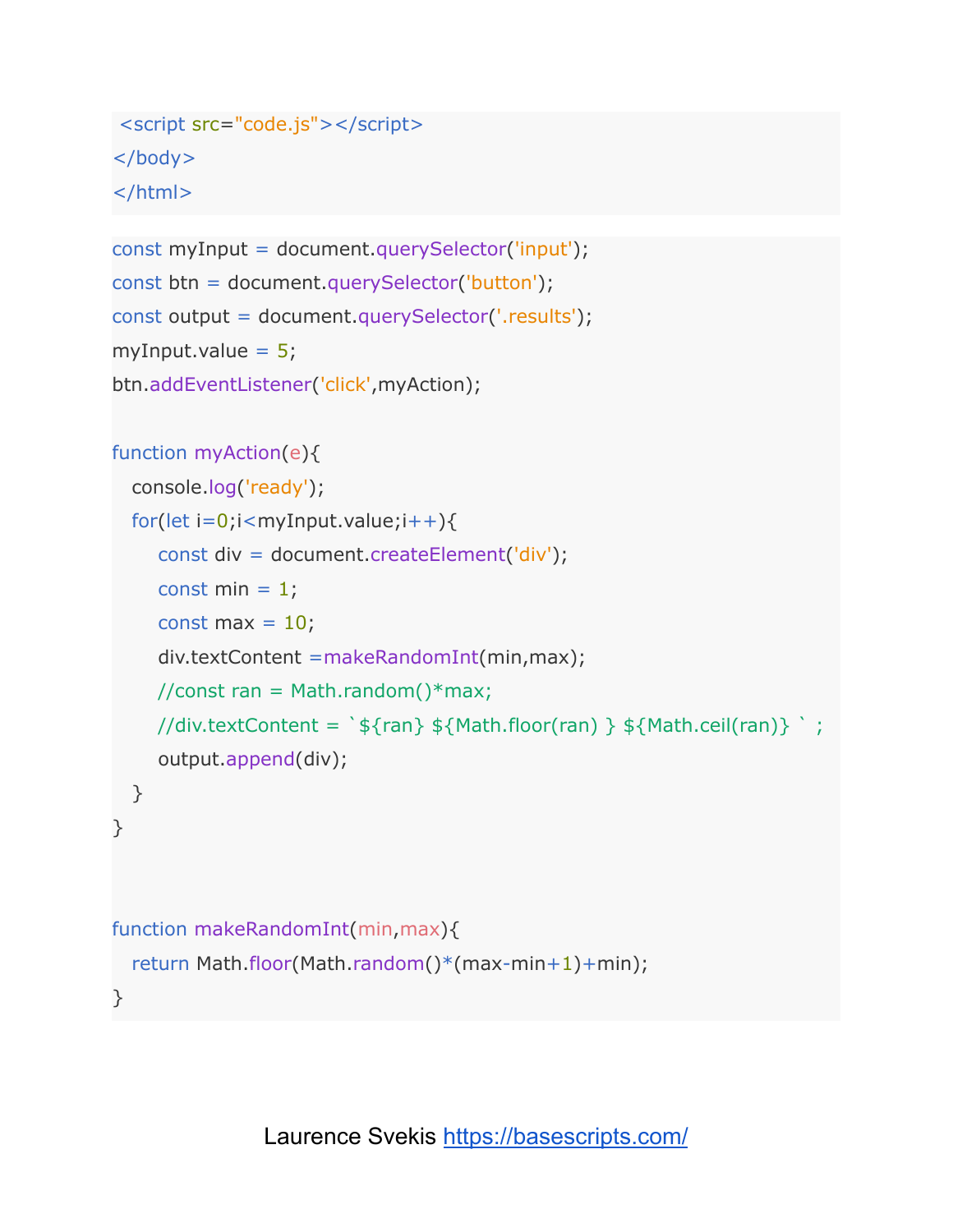## Background color generator random

| #e158fc                                          |  |
|--------------------------------------------------|--|
| Click Me                                         |  |
|                                                  |  |
|                                                  |  |
|                                                  |  |
|                                                  |  |
|                                                  |  |
|                                                  |  |
|                                                  |  |
|                                                  |  |
| html                                             |  |
| <html></html>                                    |  |
| <head></head>                                    |  |
| <title>JavaScript </title>                       |  |
| $<$ /head>                                       |  |
| $body$                                           |  |
| $<$ div $>$                                      |  |
| <input type="text"/><br>                         |  |
| <button>Click Me</button>                        |  |
| <div class="results"></div>                      |  |
| $\langle$ div $>$                                |  |
| <script src="code.js"></script>                  |  |
|                                                  |  |
| $<$ /html>                                       |  |
|                                                  |  |
| const myInput = document.querySelector('input'); |  |
| const btn = document.querySelector('button');    |  |

Laurence Svekis <https://basescripts.com/>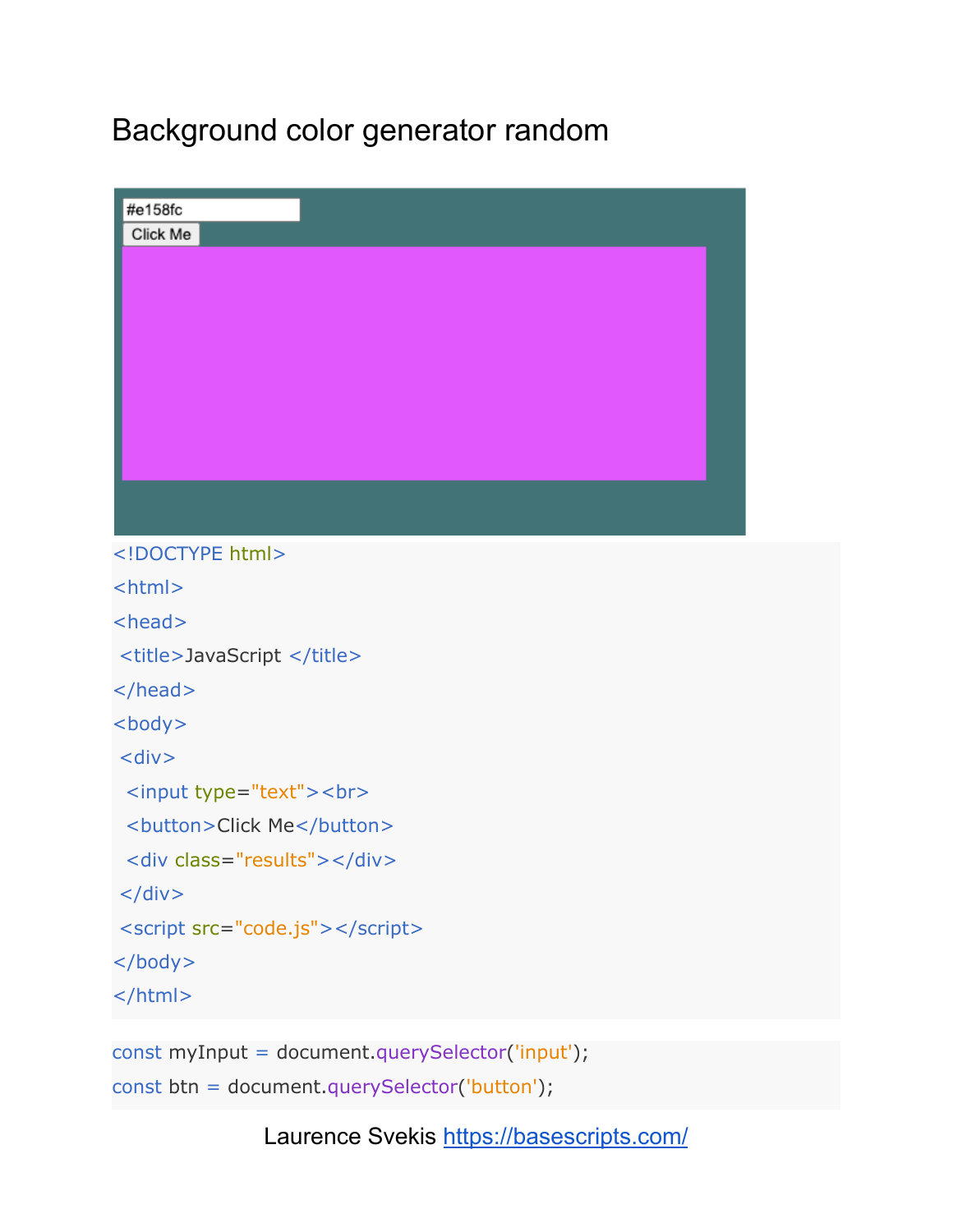```
const output = document.querySelector('.results');
output.style.width = '500px';
output.style.height = '200px';
btn.addEventListener('click',changer);
function changer(e){
 const hexV = '#' + Math.random().toString(16).slice(-6);
  myInput.value = \sqrt{s}{hexV}';
 output.style.backgroundColor = hexV;
 document.body.style.backgroundColor = '#' +
Math.random().toString(16).slice(-6);
 console.log(hexV);
}
```

```
Random Number Guesser
```
JavaScript Game from scratch Guess the Number learn how to create a JavaScript DOM game. Learn how to create a number guessing game with JavaScript. Guess the hidden number, the range will adjust as you guess random numbers. Providing logic for the game play and scoring.



Laurence Svekis <https://basescripts.com/>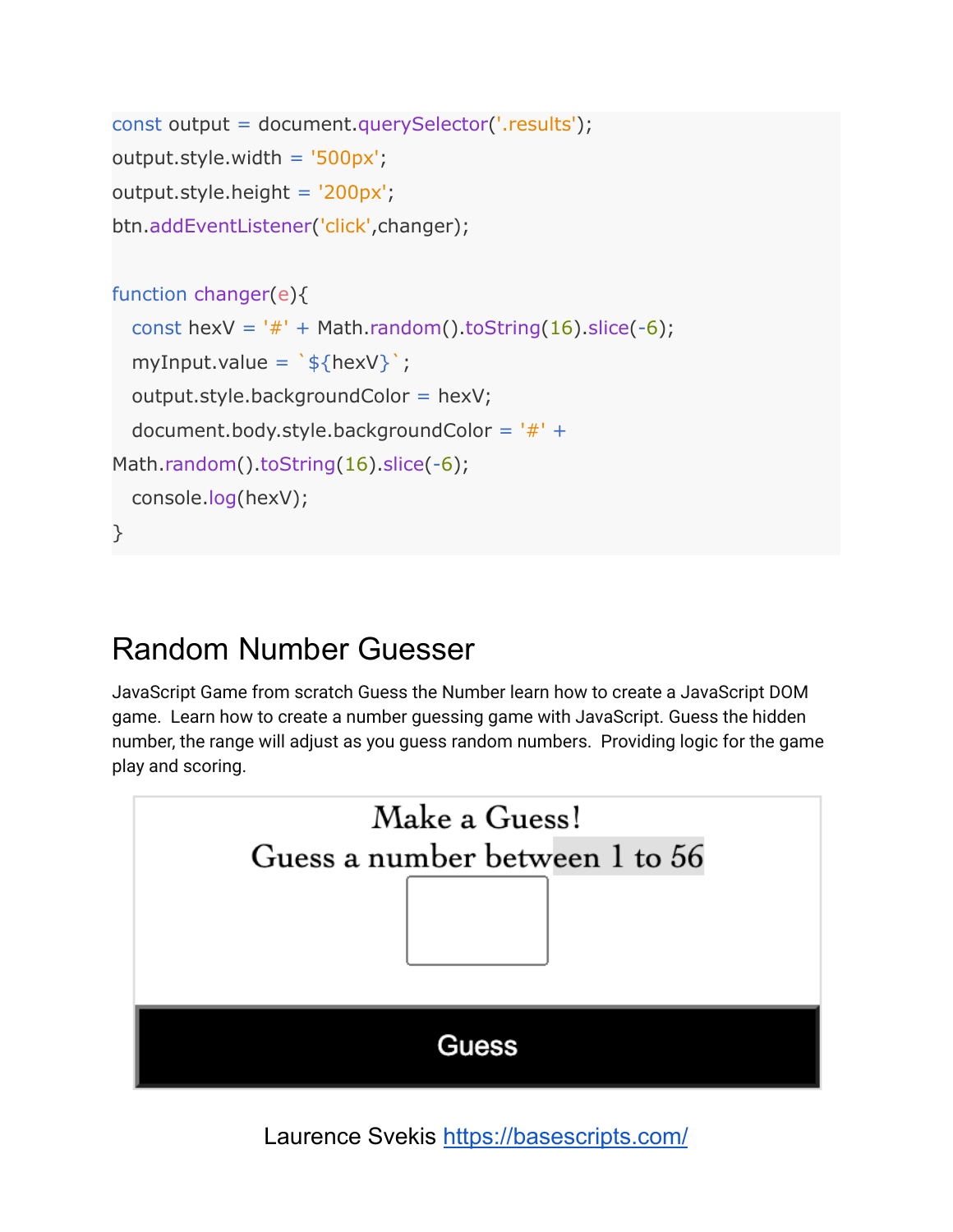```
<!DOCTYPE html>
<html>
<head>
<title>JavaScript </title>
<style>
 body{
  font-style:normal;
  font-family:Cambria, Cochin, Georgia, Times, 'Times New Roman', serif;
 }
 .main{
  border:1px solid #ddd;
   width:80%;
  margin:auto;
  text-align:center;
 }
 .mainbutton{
   background-color:red;
  padding:10px;
   color:white;
  margin-top:10px;
   margin:10px auto;
 }
 .guessbutton{
   background-color:black;
   padding:10px;
   color:white;
   margin:auto;
   width:100%;
 }
```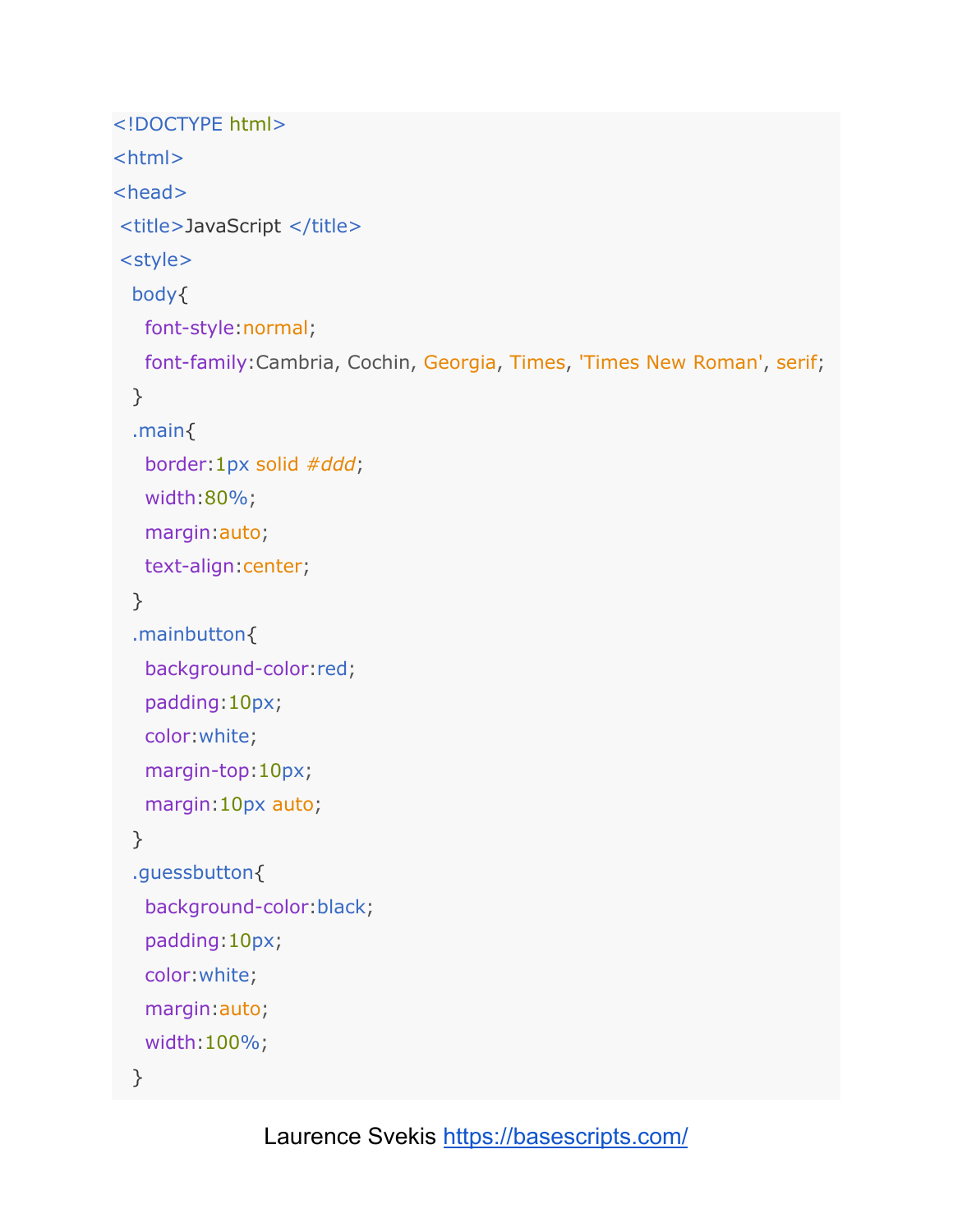```
input{
   margin:auto;
   font-size:2em;
   text-align:center;
 }
</style>
</head>
<body>
<div class="main">
 <input type="text"><br>
 <button>Click Me</button>
 <div class="results"></div>
\langlediv\rangle<script src="code.js"></script>
</body>
```

```
</html>
```

```
const myInput = document.querySelector('input');
const btn = document.querySelector('button');
btn.classList.add('guessbutton');
const output = document.querySelector('.results');
const main = document.querySelector('.main');
const message = document.createElement('div');
output.append(message);
const btnStart = document.createElement('button');
output.append(btnStart);
btnStart.textContent = 'Start Game';
btnStart.classList.add('mainbutton');
```
Laurence Svekis <https://basescripts.com/>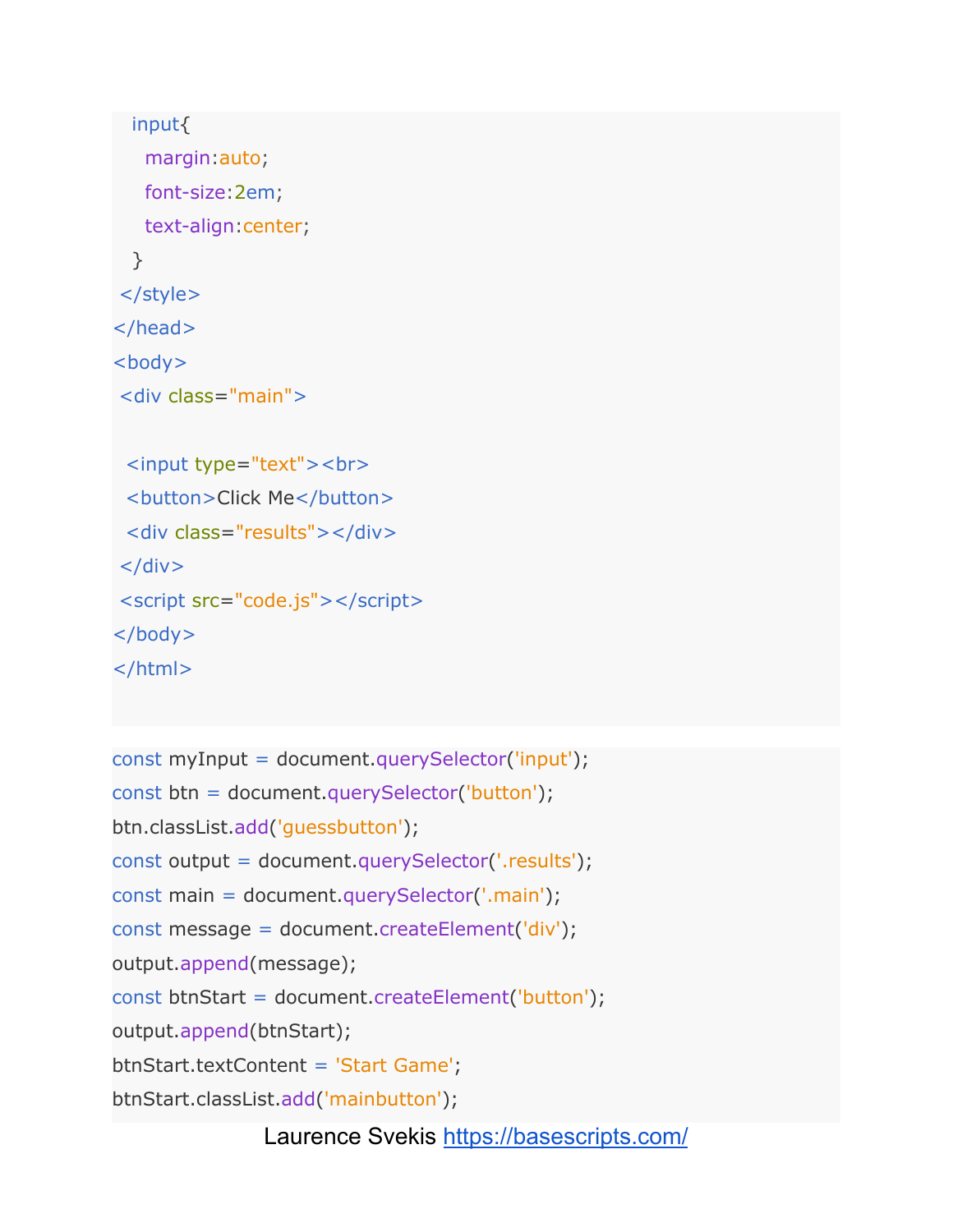```
main.prepend(output);
```

```
const vals = {min:0, max:10};
```
const game =

{guess:0,score:0,randomNum:numberMaker(vals.min,vals.max)};

```
myInput.setAttribute('type','number');
```
myInput.style.display = 'none';

btn.style.display = 'none';

```
btn.textContent = 'Guess';
```

```
btnStart.addEventListener('click',starter);
btn.addEventListener('click',guesser);
messageOut('Click the start game to begin');
```

```
function guesser(){
 const val = myInput.value;
  myInput.value = ";
 game.guess++;
 if(game.randomNum == val ){
    roundOver(val);
 }else if(game.randomNum > val ){
    vals.min = val;insetUp(' <b>b</b> > ${val} < /b> was too low!);
 }else {
    vals.max = val;insetUp(`<b>${val}</b> was too high!`);
 }
}
```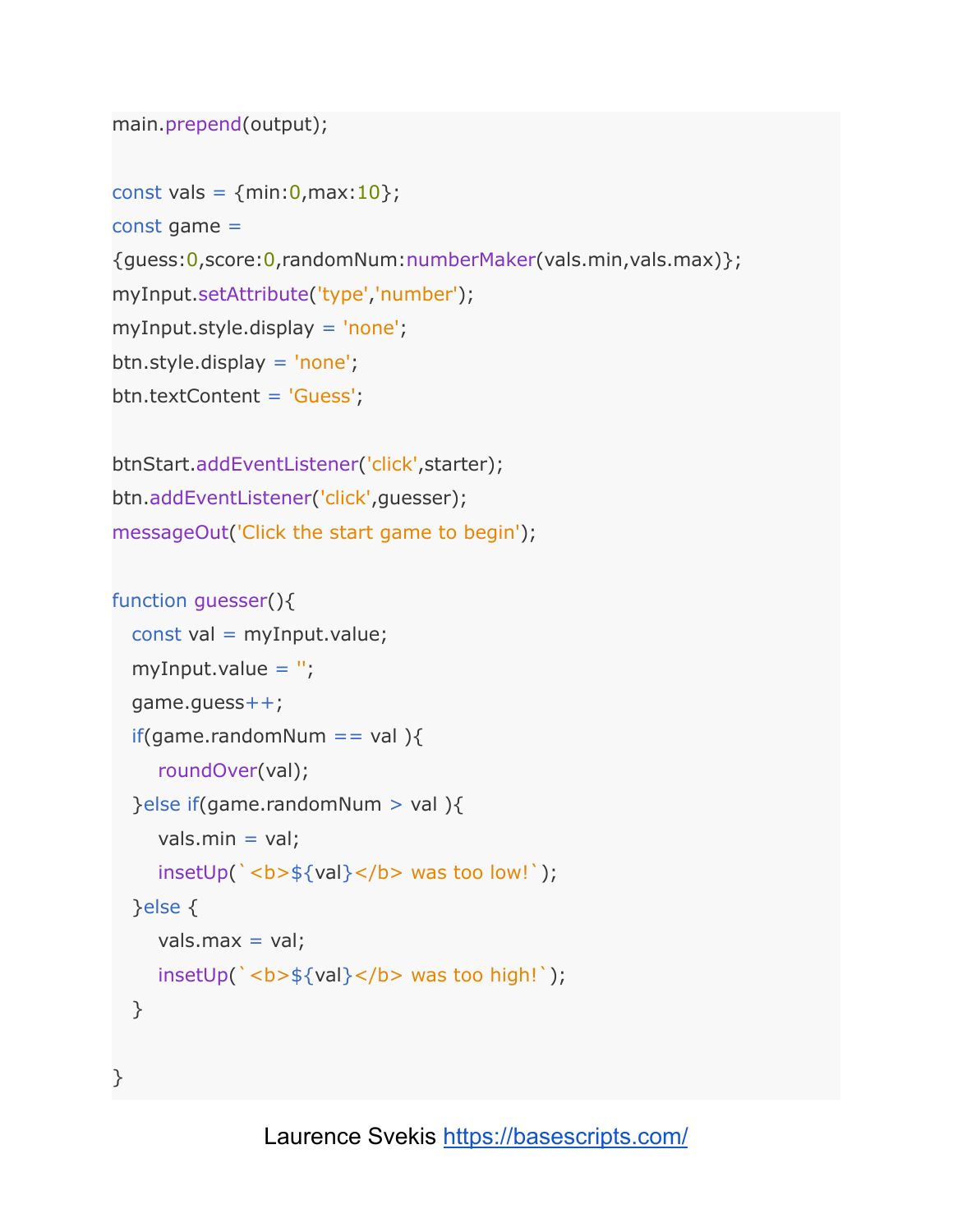```
function roundOver(v){
```

```
const rep = game.guess == 1 ? 'guess' : 'guesses';
  messageOut(`You guessed correct <b>${v}</b><br>It took you
\{\text{game.guess}\}\ {\{\text{rep}\}'};
  game.score++;
 game.guess = 0;
  myInput.style.display = 'none';
 btn.style.display = 'none';
  btnStart.style.display = 'block';
  btnStart.textContent = 'play again?';
}
```

```
function insetUp(moreMessage){
  messageOut(`${moreMessage}<br>Guess a number between
\{\{\text{vals.min}\}\ to \{\{\text{vals.max}\}\);
  myInput.setAttribute('min',vals.min);
  myInput.setAttribute('max',vals.max);
}
```

```
function starter(e){
```

```
vals.min = numberMaster(0,1);vals.max = numberMakely{} vals.min+10, vals.min+100);
game.randomNum = numberMaker(vals.min,vals.max);
insetUp('Make a Guess!');
game.quess = 0;myInput.style.display = 'block';
myInput.focus();
btn.style.display = 'block';
```